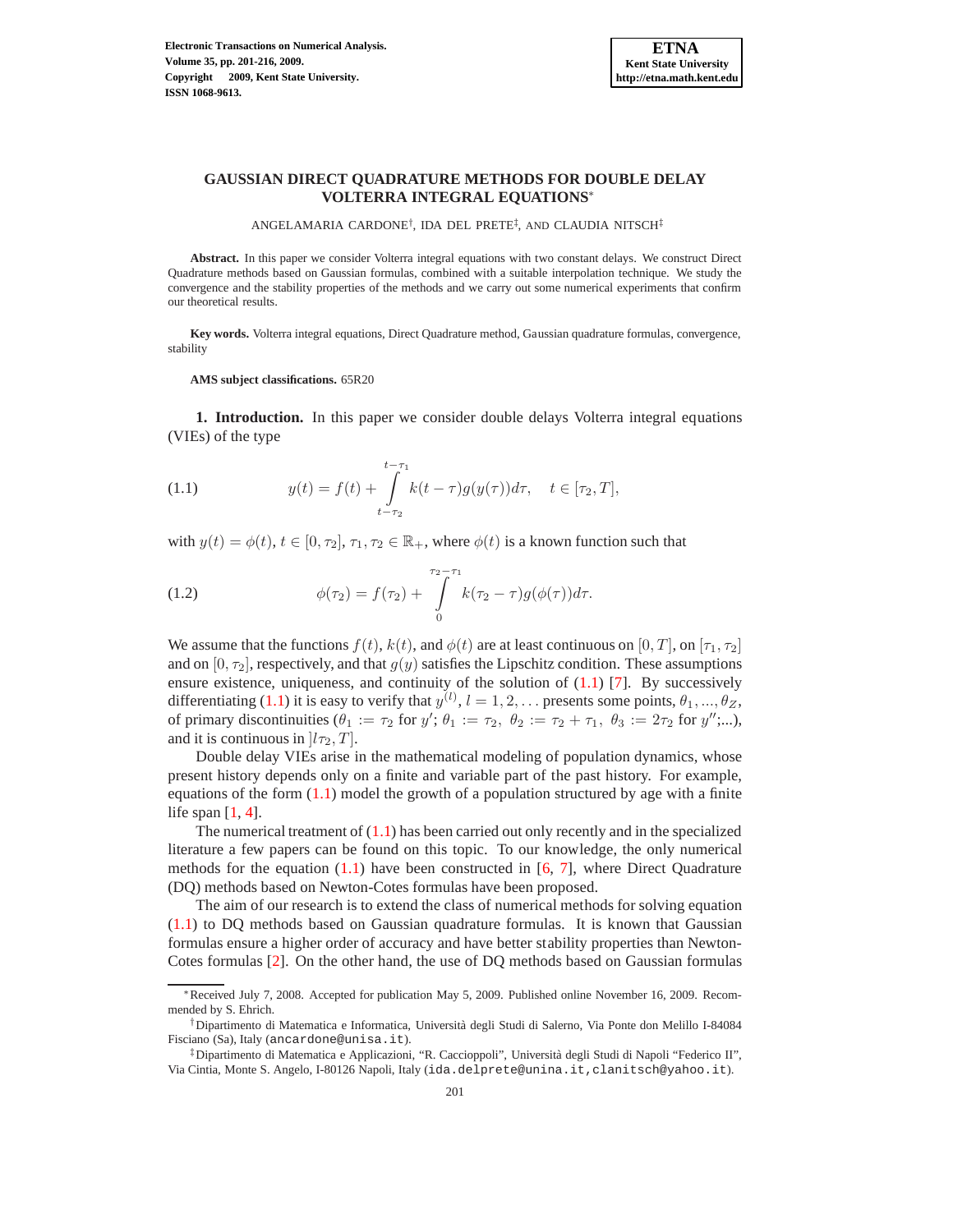produces several problems. As a matter of fact, such methods require the knowledge of the solution at some points not belonging to the mesh. In order to overcome this difficulty we have chosen to use an interpolation technique.

We have studied the convergence properties of the constructed methods and we have proven that their order of convergence is the minimum between the order of convergence of the Gaussian formula and the degree of accuracy of the interpolating polynomial.

The study of numerical stability of our methods has been carried out on the following test equation, introduced in [\[7\]](#page-15-0):

$$
y(t) = 1 + \int_{t-\tau_2}^{t-\tau_1} (\lambda + \mu(t-s))y(s)ds, \qquad t \in [\tau_2, T],
$$

 $\lambda$ ,  $\mu \in \mathbb{R}$ . We have found sufficient conditions under which the numerical solution produced by our method shows the same behavior as the analytical one. In particular we have determined the bound and the limiting value of the numerical solution.

Section [2](#page-1-0) contains the construction of the method and in Section [3](#page-3-0) the convergence analysis is carried out. The numerical stability of our method is treated in Section [4.](#page-5-0) In Section [5,](#page-11-0) we report some numerical experiments that confirm the theoretical results stated in Sections [3](#page-3-0) and [4.](#page-5-0) In Section [6,](#page-14-0) some concluding remarks and future developments are reported.

<span id="page-1-0"></span>**2. The method.** Let  $\Pi_N = \{t_i : 0 < t_0 < t_1 < \cdots < t_N = T\}$  be a partition of the time interval [0, T] with constant stepsize  $h = t_{j+1} - t_j$ ,  $j = 0, ..., N - 1$ , and assume that there exist  $n_1$  and  $n_2$ , positive integers, such that

<span id="page-1-4"></span>(2.1) 
$$
h = \frac{\tau_1}{n_1} = \frac{\tau_2}{n_2}.
$$

In the following we denote by  $y_j$  an approximation to the exact solution  $y(t_j)$  of [\(1.1\)](#page-0-0). Let  $\{\xi_k\}_{k=1}^m$  and  $\{\omega_k\}_{k=1}^m$  be the nodes and the weights of an m-point Gaussian quadrature formula on [0, 1]. Then, the *m*-point Gaussian quadrature formula on [0, h] has nodes  $\{\xi_k h\}_{k=1}^m$ and weights  $\{h\omega_k\}_{k=1}^m$ ,

<span id="page-1-2"></span>(2.2) 
$$
\int_0^h \Phi(\xi) d\xi \approx h \sum_{k=1}^m \omega_k \Phi(\xi_k h),
$$

where  $\Phi(\xi)$  is any continuous integrand function.

The integral equation  $(1.1)$  at the mesh points is

<span id="page-1-1"></span>(2.3) 
$$
y(t_j) = f(t_j) + \int_{t_j - \tau_2}^{t_j - \tau_1} k(t_j - \tau) g(y(\tau)) d\tau, \qquad j = n_2 + 1, ..., N.
$$

The integral in  $(2.3)$  can be written as

(2.4) 
$$
\int_{t_j - \tau_2}^{t_j - \tau_1} k(t_j - \tau) g(y(\tau)) d\tau = \sum_{r=1}^{n_{21}} \int_0^h k(q_r h - \tau) g(y(t_{j-q_r} + \tau)) d\tau,
$$

where  $n_{21} := n_2 - n_1$ ,  $q_r := n_2 - r + 1$ . We discretize each of the integrals on [0, h] by the quadrature rule  $(2.2)$ , thus obtaining

<span id="page-1-3"></span>(2.5) 
$$
y(t_j) \approx f(t_j) + h \sum_{r=1}^{n_{21}} \sum_{k=1}^{m} \omega_k k (q_r h - \xi_k h) g(y(t_{j-q_r} + \xi_k h)),
$$

$$
j = n_2 + 1, ..., N.
$$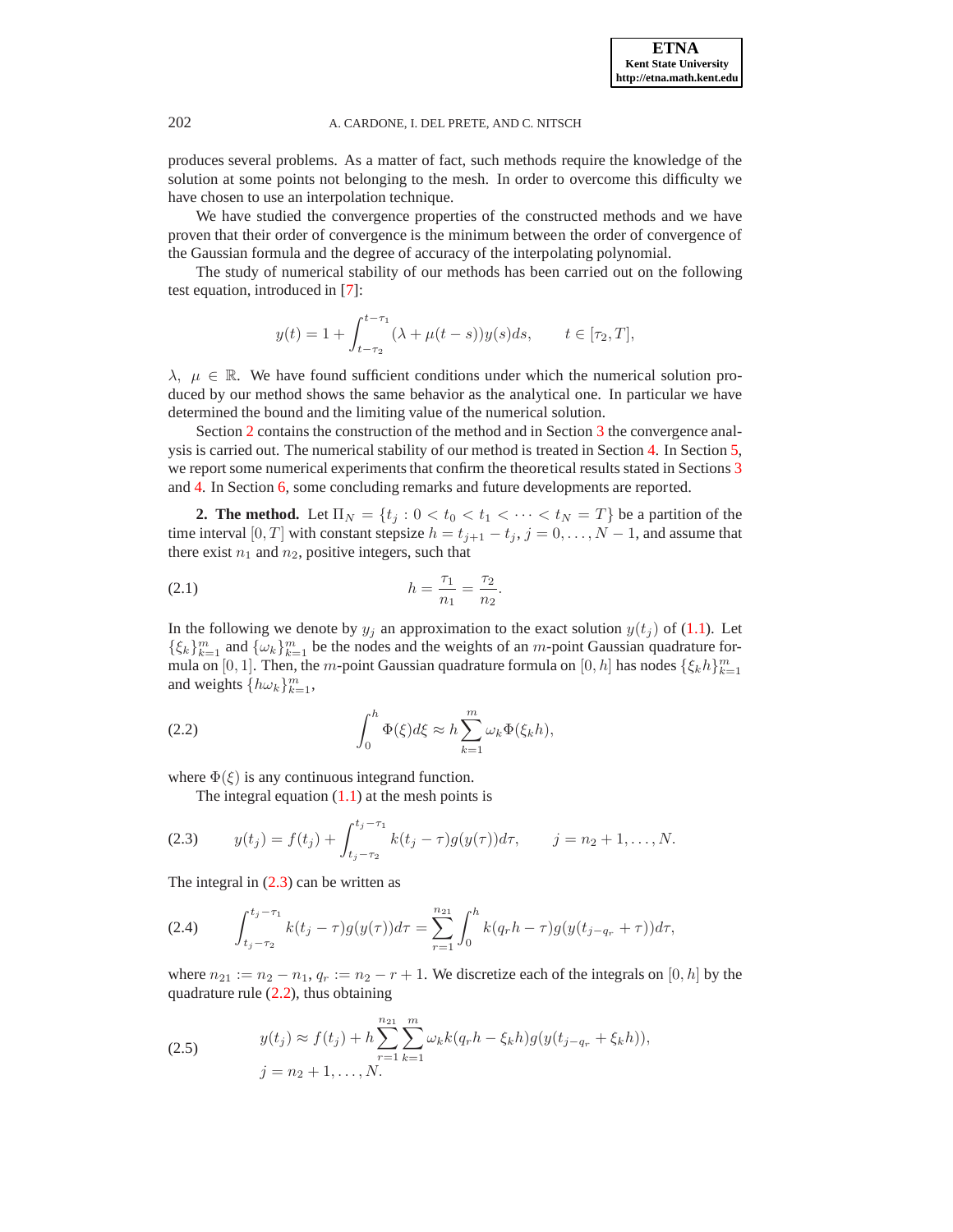The points,  $t_{j-q_r} + \xi_k h$ ,  $k = 1, \ldots, m$ ,  $r = 1, \ldots, n_{21}$ , do not belong to the mesh  $\Pi_N$ . In order to overcome this problem, we adopt an interpolation technique, similar to that used in [\[5\]](#page-15-5) to discretize a linear delay integro-differential equation. We construct the Lagrange interpolating polynomial  $P(x)$  of degree s for the data points,

<span id="page-2-2"></span>
$$
(t_{j-q_r-s_-}, y_{j-q_r-s_-}), \ldots, (t_{j-q_r}, y_{j-q_r}), \ldots, (t_{j-q_r+s_+}, y_{j-q_r+s_+}),
$$

with  $s := s_+ + s_+$ , and  $s_-, s_+ \in \mathbb{N}$ , that is,

(2.6) 
$$
\mathcal{P}(x) = \sum_{l=-s-}^{s+} \mathcal{L}_l(x) y_{j-q_r+l},
$$

where  $\mathcal{L}_l$  is the *l*th fundamental Lagrange polynomial with nodes  $t_{j-q_r-s_+}, \ldots, t_{j-q_r+s_+}.$ We replace  $y(t_{j-q_r} + \xi_k h)$  by  $\mathcal{P}(t_{j-q_r} + \xi_k h)$  in [\(2.5\)](#page-1-3), thus obtaining the numerical method,

<span id="page-2-0"></span>(2.7) 
$$
y_j = f(t_j) + h \sum_{r=1}^{n_{21}} \sum_{k=1}^m \omega_k k (q_r h - \xi_k h) g(\mathcal{P}(t_{j-q_r} + \xi_k h)),
$$

$$
j = n_2 + 1, ..., N.
$$

In the following it will be useful to observe that

$$
\mathcal{L}_l(t_{j-q_r} + xh) = P_l(x),
$$

where  $P_l$  is the *l*th fundamental Lagrange polynomial determined by the nodes,  $-s_-\dots$ ,  $s_+$ , namely,

<span id="page-2-4"></span>(2.8) 
$$
P_l(x) = \prod_{\substack{i=-s-1\\i\neq l}}^{s+} \frac{x-i}{l-i}.
$$

Thus the method  $(2.7)$  can be written equivalently as

<span id="page-2-3"></span>(2.9) 
$$
y_j = f(t_j) + h \sum_{r=1}^{n_{21}} \sum_{k=1}^{m} \omega_k k (q_r h - \xi_k h) g\left(\sum_{l=-s_-}^{s_+} P_l(\xi_k) y_{j-q_r+l}\right),
$$

$$
j = n_2 + 1, ..., N.
$$

The method [\(2.7\)](#page-2-0) depends on the parameters  $s_-, s_+$  and m, which have to satisfy some suitable conditions for its applicability. First, in order not to require values of the solution outside  $[0, T]$ , we have to require that

$$
s_- \leq 1.
$$

In addiction, a necessary and sufficient condition to avoid the use of future mesh points (where the numerical solution is not yet known) is

<span id="page-2-1"></span>
$$
(2.10) \t\t s_+ \le n_1 + 1.
$$

Thus, we have  $0 \le s_-\le 1$  and  $0 \le s_+\le n_1+1$ . Finally, we observe that, if [\(2.10\)](#page-2-1) holds and  $s_+ \neq n_1 + 1$ , then the method [\(2.7\)](#page-2-0) is explicit.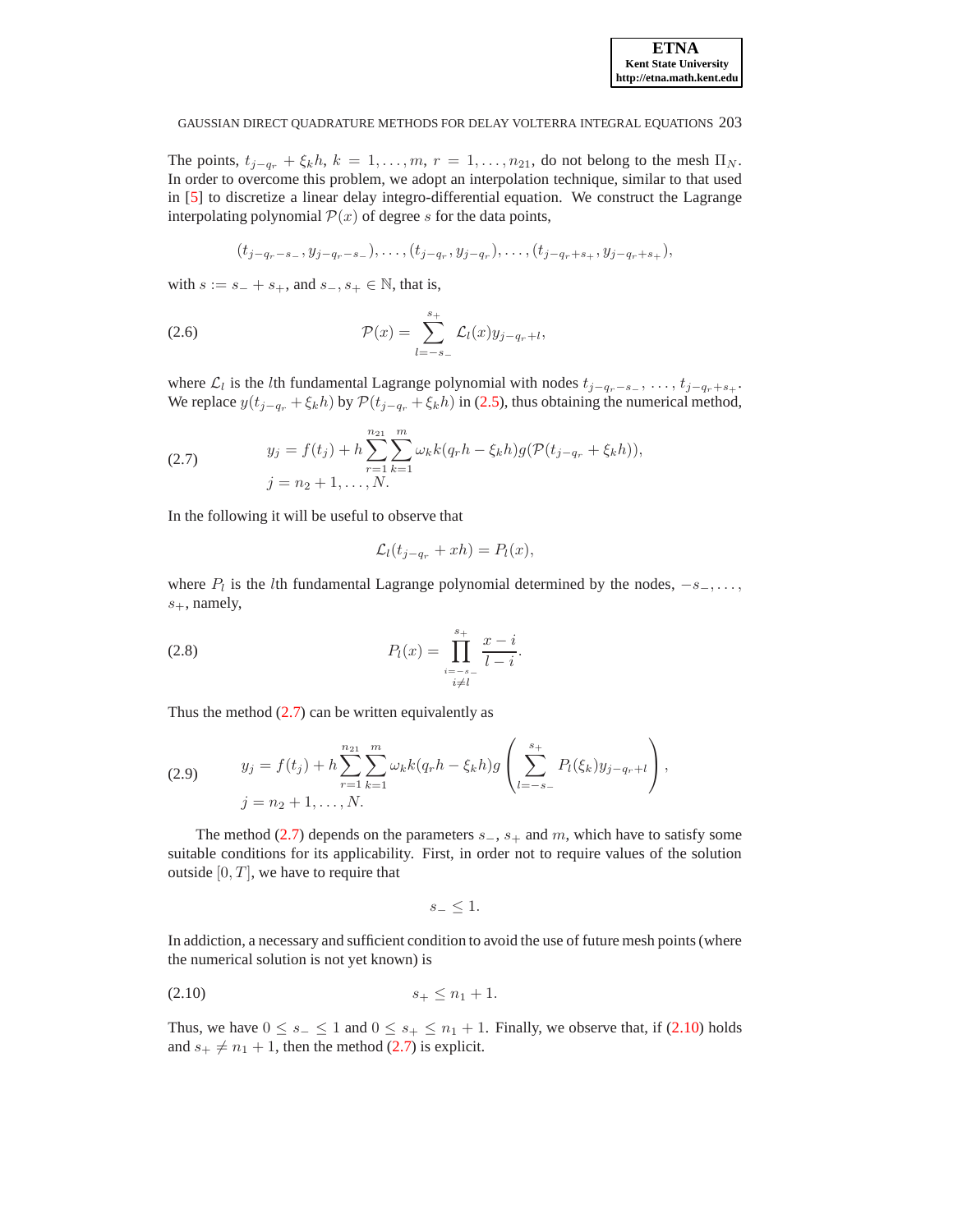<span id="page-3-0"></span>**3. Convergence analysis.** In the previous section we have constructed our method by using two kinds of approximations, one arising from the discretization of the integral in  $(1.1)$ by the Gaussian quadrature formula  $(2.2)$ , and another one arising from the computation of the unknown values of the solution by the interpolating polynomial  $(2.6)$ . Therefore, in the convergence analysis, we have to take into account the contributions to the errors of both approximations.

In the following we assume that h satisfies the condition  $(2.1)$ , which implies that the discontinuity points  $\theta_1, ..., \theta_Z$  of order  $\leq s+1$  are all included in the mesh  $\Pi_N$ . Furthermore, we assume that

<span id="page-3-1"></span>(3.1) 
$$
\forall j, r \exists z : \text{either } t_{j-q_r-s_-}, ..., t_{j-q_r+s_+} \in [\theta_z, \theta_{z+1}] \text{ or}
$$

$$
t_{j-q_r-s_-} \ge \theta_Z \text{ or } t_{j-q_r+s_+} \le \theta_1
$$

hold. Condition [\(3.1\)](#page-3-1) may be satisfied by a suitable choice of  $s_$  and  $s_+$ .

Now we are able to prove the following theorem.

<span id="page-3-2"></span>THEOREM 3.1. Let  $y_j$  be the numerical solution of  $(1.1)$  obtained by the method  $(2.7)$ *with*  $0 \le s_-\le 1$  *and*  $0 \le s_+\le n_1+1$ *. Let*  $p = \min(2m, s+1)$  *and*  $q = \max(2m, s+1)$ *, where* 2m *is the order of the quadrature formula [\(2.2\)](#page-1-2) and* s *is the degree of the interpolating polynomial* [\(2.6\)](#page-2-2)*.* Assume that  $f \in C^{s+1}([0,T])$ ,  $k \in C^q([\tau_1, \tau_2])$ ,  $\phi \in C^{s+1}([0, \tau_2])$ ,  $g \in C<sup>q</sup>(\mathbb{R})$ , and g satisfies the Lipschitz condition. Then, for sufficiently small step size h, *the error*  $e_j = y(t_j) - y_j$  *satisfies* 

$$
\max_{1 \le j \le N} |e_j| \le Ch^p,
$$

<span id="page-3-3"></span>*for some finite* C *not depending on* h*.*

REMARK 3.2. From the smoothness hypotheses on  $\phi$ , f, and k, the exact solution  $y(t)$ of [\(1.1\)](#page-0-0) is at least  $s + 1$  times continuously differentiable on  $[\theta_z, \theta_z + 1]$ ,  $z = 1, ..., Z - 1$ , and on  $[0, \theta_1]$  and  $[\theta_Z, T]$ . From the expression for  $y^{(\nu)}(t)$ ,  $\nu = 0, ..., s + 1$ , obtained by successively differentiating  $(1.1)$  with respect to t, it is readily seen that both the left and right limits of  $y^{(\nu)}(t)$  as  $t \longrightarrow \theta_z$  exist and are finite.

*Proof of Theorem [3.1.](#page-3-2)* Take  $t_i \in [\theta_z, \theta_{z+1}]$ , with  $z \in 1, \ldots, Z-1$ . We have

$$
e_j = \sum_{r=1}^{n_{21}} \left[ \int_0^h k(q_r h - \tau) g(y(t_{j-q_r} + \tau)) d\tau - h \sum_{k=1}^m w_k k(q_r h - \xi_k h) g(\mathcal{P}(t_{j-q_r} + \xi_k h)) \right].
$$

We can rewrite the error as  $e_j = \sum_{i=1}^{n_{21}}$  $r=1$  $(B_{jr} + D_{jr})$ , where

$$
B_{jr} := \int_0^h k(q_r h - \tau) g(y(t_{j-q_r} + \tau)) d\tau - \int_0^h k(q_r h - \tau) g(\mathcal{P}(t_{j-q_r} + \tau)) d\tau
$$

and

$$
D_{jr} := \int_0^h k(q_r h - \tau) g(\mathcal{P}(t_{j-q_r} + \tau)) d\tau - h \sum_{k=1}^m w_k k(q_r h - \xi_k h) g(\mathcal{P}(t_{j-q_r} + \xi_k h)).
$$

Thus, letting  $L$  be the Lipschitz constant for  $g$ , we have

$$
|B_{jr}| \le L \int_0^h |k(q_r h - \tau)| |I_{jr}(\tau)| d\tau
$$
  
+L  $\int_0^h |k(q_r h - \tau)| \left| \sum_{l=-s_-}^{s_+} P_l(\tau/h)(y(t_{j-q_r+l}) - y_{j-q_r+l}) \right| d\tau,$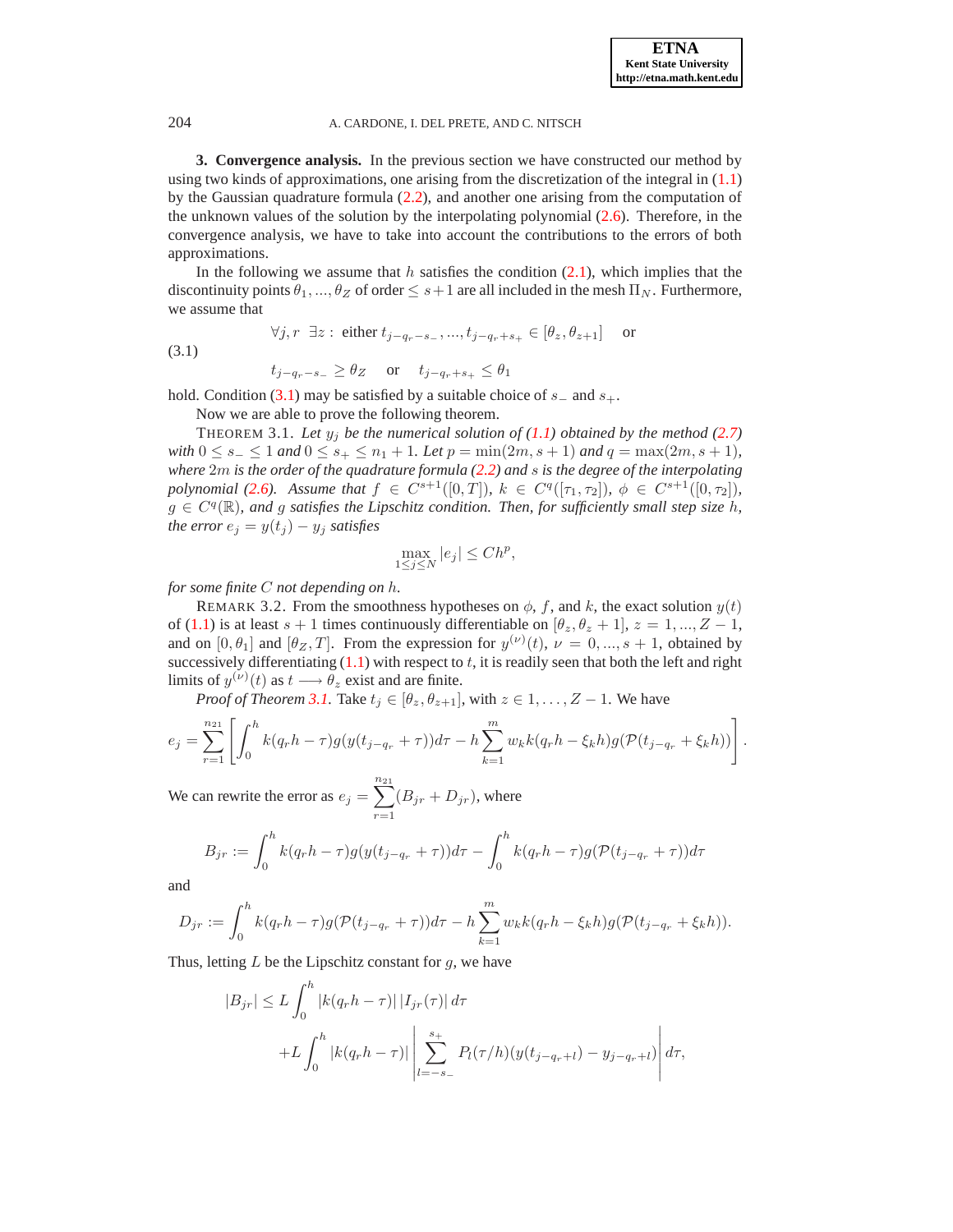where

$$
I_{jr}(\tau) = y(t_{j-q_r} + \tau) - \sum_{l=-s_-}^{s_+} P_l(\tau/h) y(t_{j-q_r+l})
$$

is the interpolation error at  $t_{j-q_r} + \tau$ . By condition [\(3.1\)](#page-3-1) and Remark [3.2,](#page-3-3) there exists  $C_s > 0$ , such that

$$
|I_{jr}(\tau)| \le C_s h^{s+1}, \qquad \forall \tau \in [0, h].
$$

We observe that the constant  $C_s$  when s is large has an exponential behaviour, since it depends on the Lebesgue constant. Therefore,

<span id="page-4-0"></span>(3.2) 
$$
|B_{jr}| \leq \bar{C}_s h^{s+2} + C_1 h \sum_{l=-s_-}^{s_+} |e_{j-q_r+l}|,
$$

where  $\bar{C}_s = L C_s \max_{t \in [\tau_1, \tau_2]} |k(t)|$  and  $C_1 = L \max_{l \in \{-s \text{---}, s + \}} \max_{x \in [0,1]} |P_l(x)| \max_{t \in [\tau_1, \tau_2]} |k(t)|$ .  $D_{jr}$  is the Gauss-Legendre quadrature error in [0, h] for the function  $k(q_r h - \tau)g(\mathcal{P}(t_{j-q_r} + \tau))$ . Then, there exists  $\tilde{C}_m > 0$  such that [\[3,](#page-15-6) (2.7.12), p. 98]

$$
(3.3) \t\t\t |D_{jr}| \leq \tilde{C}_m h^{2m+1}.
$$

By  $(3.2)$  and  $(3.3)$  it follows that

<span id="page-4-1"></span>
$$
|e_j| \leq \sum_{r=1}^{n_{21}} \left( \bar{C}_s h^{s+2} + C_1 h \sum_{l=-s_-}^{s_+} |e_{j-q_r+l}| + \tilde{C}_m h^{2m+1} \right)
$$
  
=  $(\tau_2 - \tau_1) \left( \bar{C}_s h^{s+1} + \tilde{C}_m h^{2m} \right) + C_1 h \sum_{l=-s_-}^{s_+} |e_{j-q_r+l}|$   
 $\leq C_{s,m} h^p + C_1 h \sum_{i=0}^j |e_i|.$ 

Therefore,

$$
|e_j|\leq \frac{C_{s,m}}{1-C_1h}\;h^p+\frac{C_1}{1-C_1h}h\sum_{i=0}^{j-1}|e_i|.
$$

Now we apply the Gronwall-type inequality  $[2, p. 41]$  $[2, p. 41]$ , and, since there are no starting errors, we get

$$
|e_j| \le \frac{C_{s,m}}{1 - C_1 h} \; h^p \; e^{\frac{C_1}{1 - C_1 h} T}.
$$

Therefore,  $e_j = O(h^p)$  as  $h \to 0$  and the theorem follows.  $\Box$ 

Theorem [3.1](#page-3-2) allows us to choose the parameters of the method by balancing efficiency and accuracy, as shown in the following example.

EXAMPLE 3.3. The best way to achieve order 2 is the 1-node Gaussian quadrature formula ( $m = 1$ ) combined with the linear interpolation ( $s = 1$ ). The choices  $s_ - = 0$ ,  $s_ + = 1$ yield

<span id="page-4-2"></span>(3.4) 
$$
\omega_1 = 1, \quad \xi_1 = 1/2,
$$

(3.5) 
$$
\mathcal{P}(x) = \frac{t_{j-q_r+1} - x}{h} y_{j-q_r} + \frac{x - t_{j-q_r}}{h} y_{j-q_r+1}.
$$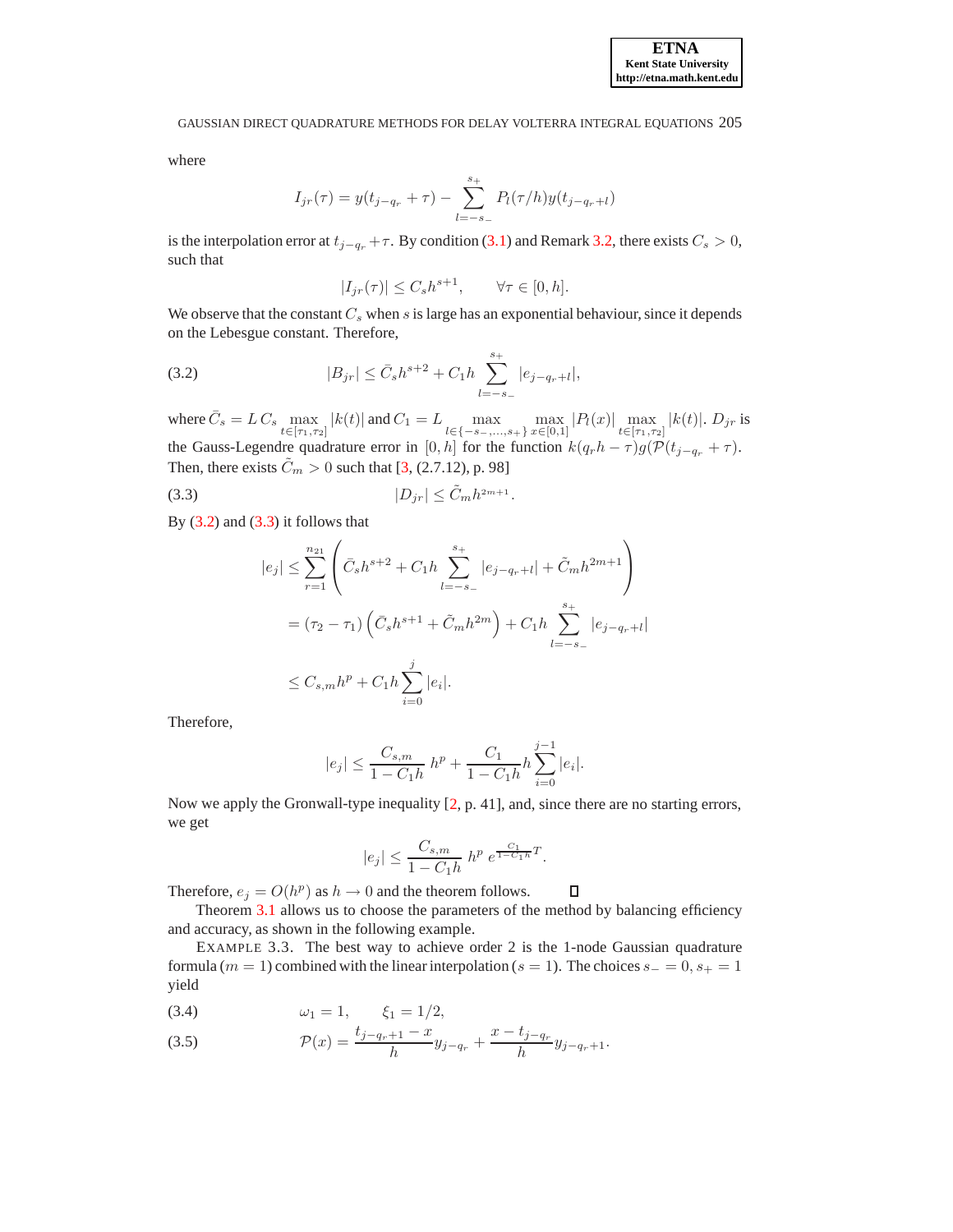<span id="page-5-0"></span>**4. Numerical stability.** Our next task is to study the stability properties of our numerical methods with respect to test equation introduced in [\[7\]](#page-15-0),

<span id="page-5-1"></span>(4.1) 
$$
y(t) = 1 + \int_{t-\tau_2}^{t-\tau_1} (\lambda + \mu(t-\tau))y(\tau)d\tau, \qquad t \in [\tau_2, T],
$$

<span id="page-5-5"></span> $\lambda, \mu \in \mathbb{R}$ , according to the following definition.

DEFINITION 4.1. *A numerical method is stable with respect to [\(4.1\)](#page-5-1) when its application to [\(4.1\)](#page-5-1) gives a numerical solution behaving like the continous one.*

It is known that the stability analysis for test equations is the starting point for the investigation of the stability properties of the method for more general equations.

<span id="page-5-4"></span>We make the following definitions:

(4.2) 
$$
\rho := \lambda(\tau_2 - \tau_1) + \frac{\mu}{2}(\tau_2^2 - \tau_1^2),
$$

<span id="page-5-6"></span>(4.3) 
$$
\alpha := -\frac{1}{2\mu} (\lambda + \mu \tau_1)^2, \qquad \beta := \frac{1}{2\mu} (\lambda + \mu \tau_2)^2,
$$

$$
\Phi := \max_{[0,\tau_2]} |\phi(t)|.
$$

<span id="page-5-7"></span>In the theorem below we summarize some theoretical results about the bound and the limiting value of the analytical solution of [\(4.1\)](#page-5-1) [\[7\]](#page-15-0).

THEOREM 4.2. *Assume that one of the following sets of conditions holds:*

- a)  $(\lambda + \mu \tau_1)(\lambda + \mu \tau_2) \geq 0, |\rho| < 1$ ,
- b)  $(\lambda + \mu \tau_1)(\lambda + \mu \tau_2) \leq 0$ ,  $|\alpha| + |\beta| < 1$ .

*Then*  $y(t)$  *is bounded for all*  $t \geq 0$  *and* 

$$
|y(t)| \le \frac{1}{1 - (|\alpha| + |\beta|)} + \Phi.
$$

*Moreover,*

$$
\lim_{t \to +\infty} y(t) = \frac{1}{1 - \rho}.
$$

The numerical solution of  $(4.1)$  obtained by the method  $(2.9)$  is

<span id="page-5-3"></span>(4.4) 
$$
y_j = 1 + h \sum_{r=1}^{n_{21}} \sum_{k=1}^{m} \omega_k (\lambda + \mu h (q_r - \xi_k)) \sum_{l=-s_-}^{s_+} P_l(\xi_k) y_{j-q_r+l},
$$

 $j = n_2 + 1, \ldots, N$ . Let us define the sets of indices

$$
(4.5) \ R_1 = \{ (r,k) : \lambda + \mu h(q_r - \xi_k) \leq 0 \}, \quad R_2 = \{ (r,k) : \lambda + \mu h(q_r - \xi_k) > 0 \},
$$

and

<span id="page-5-2"></span>(4.6) 
$$
L_1 := \{l : P_l(\xi_k) \leq 0, k = 1, ..., m\} = \{(-1), 2, 4, ..., 2l, ...\}
$$

$$
L_2 := \{l : P_l(\xi_k) > 0, k = 1, ..., m\} = \{0, 1, 3, ..., 2l + 1, ...\}.
$$

According to formula [\(2.8\)](#page-2-4) all the zeros of  $P_l(x)$  are integers. Therefore, in (0,1)  $P_l(x)$ cannot vanish, that is  $P_l(x)$  has a constant sign in  $(0, 1)$ . Hence,  $P_l(x)$  assumes the same sign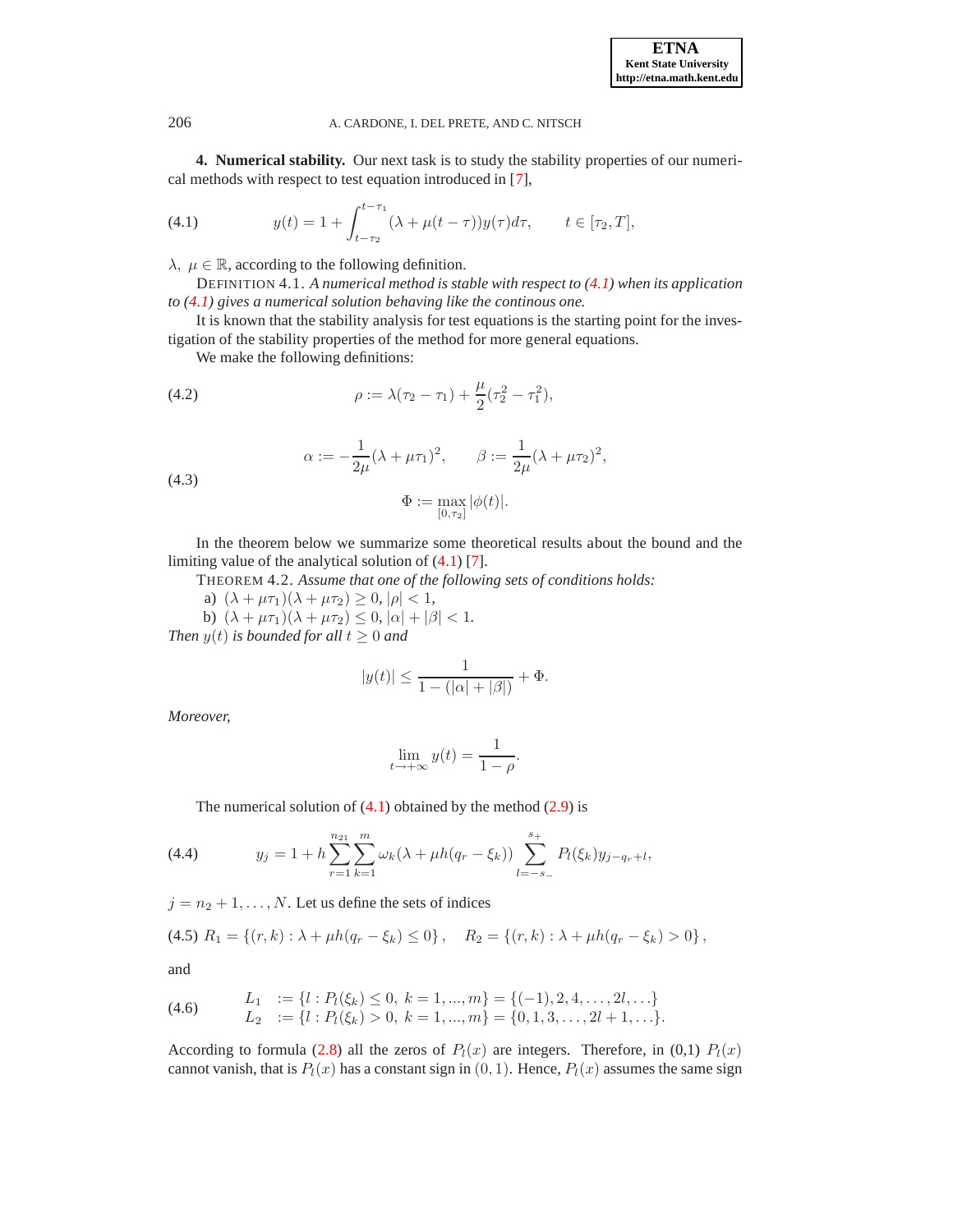at all the nodes  $\xi_k$ ,  $k = 1, ..., m$  (which belong to  $(0, 1)$ ; see formula [\(2.2\)](#page-1-2)) and equalities [\(4.6\)](#page-5-2) follow. Moreover, we will use

<span id="page-6-3"></span>(4.7) 
$$
\alpha(h) = h \sum_{r,k \in R_1} w_k(\lambda + \mu h(q_r - \xi_k)),
$$

$$
\beta(h) = h \sum_{r,k \in R_2} w_k(\lambda + \mu h(q_r - \xi_k)).
$$

We set

(4.8) 
$$
\sigma := \max_{k=1,...,m} \sum_{l \in L_1} |P_l(\xi_k)|.
$$

Since 
$$
\sum_{l=-s-}^{s+} P_l(\xi_k) = 1, \forall k = 1, ..., m
$$
, we obtain

(4.9) 
$$
\sum_{l=-s_-}^{s_+} |P_l(\xi_k)| \leq 2\sigma + 1, \qquad \forall k = 1, ..., m.
$$

<span id="page-6-2"></span>Our first result establishes some sufficient conditions for the boundedness of the numerical solution [\(4.4\)](#page-5-3).

THEOREM 4.3. *Assume that one of the following set of conditions holds:*

a)  $(\lambda + \mu \tau_1)(\lambda + \mu \tau_2) \geq 0$ ,  $(2\sigma + 1)|\rho| < 1$ , b)  $(\lambda + \mu \tau_1)(\lambda + \mu \tau_2) \leq 0$ ,  $(2\sigma + 1)(|\alpha(h)| + |\beta(h)|) < 1$ .

*Then*

<span id="page-6-1"></span>(4.10) 
$$
|y_j| \leq \frac{1}{1 - (2\sigma + 1)(|\alpha(h)| + |\beta(h)|)} + \Phi, \quad j = 1, ..., N.
$$

*Proof*. We rewrite [\(4.4\)](#page-5-3) as

<span id="page-6-0"></span>(4.11) 
$$
y_j = 1 + \delta h \sum_{r=1}^{n_{21}} \sum_{k=1}^m w_k (\lambda + \mu h(q_r - \xi_k)) P_{q_r}(\xi_k) y_j + h \sum_{r=1}^{n_{21}} \sum_{k=1}^m w_k (\lambda + \mu h(q_r - \xi_k)) \sum_{l \neq q_r} P_l(\xi_k) y_{j-q_r+l},
$$

where  $\delta = 1$  if  $s_+ = n_1 + 1$  (implicit method; see Section [2\)](#page-1-0), otherwise  $\delta = 0$ . The sum over  $l \neq q_r$  contains  $s + 1 - \delta$  terms.

a) We consider the case  $\lambda + \mu x > 0$  for  $x \in [\tau_1, \tau_2]$ , since the case  $\lambda + \mu x < 0$  can be treated similarly. From [\(4.11\)](#page-6-0) it follows that

$$
(1 - \delta \Theta)|y_j| \le 1 + h \sum_{r=1}^{n_{21}} \sum_{k=1}^m w_k(\lambda + \mu h(q_r - \xi_k)) \sum_{l \neq q_r} |P_l(\xi_k)||y_{j-q_r+l}|,
$$

where  $\Theta := h \sum_{n=1}^{n_{21}}$  $r=1$  $\sum_{ }^{\infty}$  $k=1$  $w_k(\lambda + \mu h(q_r - \xi_k))|P_{q_r}(\xi_k)|$ . Now we proceed step by step. For  $j < n_2 + 1$ , since  $y_j = y(t_j) = \varphi(t_j)$ , then  $|y_j| < \Phi$ . For  $j = n_2 + 1$ , since  $\delta\Theta < 1$ , we have

$$
|y_{n_2+1}| \le \frac{1 + ((2\sigma + 1)\rho - \delta\Theta)\Phi}{1 - \delta\Theta}.
$$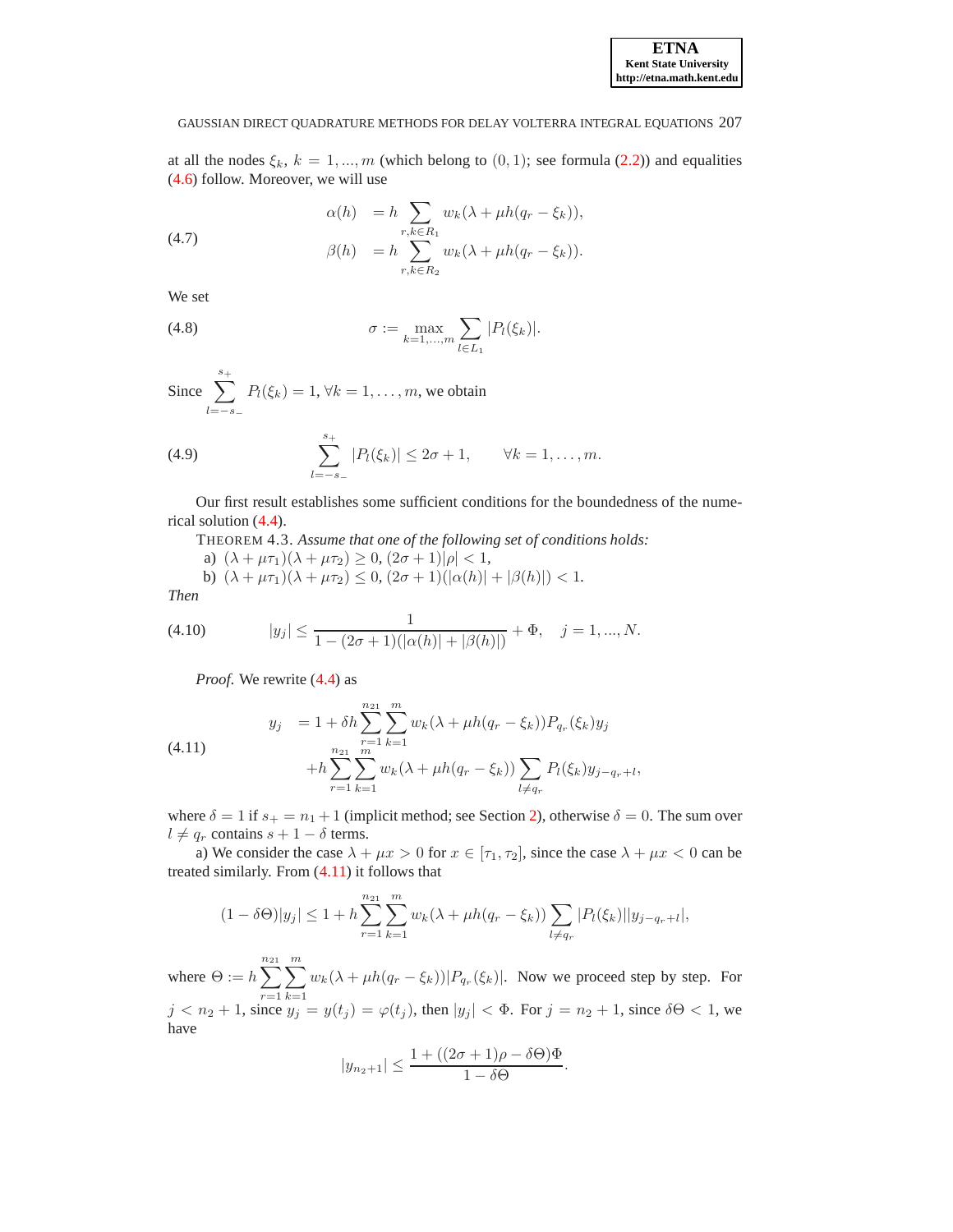For  $j = n_2 + 2$ , we have

$$
(1 - \delta\Theta)|y_{n_2+2}| \le 1 + ((2\sigma + 1)\rho - \delta\Theta) \max\left(\Phi, \frac{1 + ((2\sigma + 1)\rho - \delta\Theta)\Phi}{1 - \delta\Theta}\right).
$$

Now assume that  $\Phi < \frac{1}{1-(2\sigma+1)\rho}$ . Then we have

$$
|y_{n_2+2}| \leq \frac{1}{1-\delta\Theta} \left(1 + \frac{(2\sigma+1)\rho - \delta\Theta}{1-\delta\Theta}\right) + \left(\frac{(2\sigma+1)\rho - \delta\Theta}{1-\delta\Theta}\right)^2 \Phi.
$$

Since  $\frac{(2\sigma+1)-\delta\Theta}{1-\delta\Theta} < 1$ ,

$$
|y_{n_2+2}| \leq \Phi + \frac{1}{1 - (2\sigma + 1)\rho}.
$$

Continuing with the same procedure, we can prove

(4.12) 
$$
|y_j| \le \Phi + \frac{1}{1 - (2\sigma + 1)\rho}, \qquad j = 1, ..., N,
$$

which is equivalent to [\(4.10\)](#page-6-1), since in this case  $|\alpha(h)| + |\beta(h)| = \rho$ .

We arrive at the same result when  $\Phi \geq \frac{1}{1-(2\sigma+1)\rho}$ . b) By  $(4.11)$  we get

<span id="page-7-0"></span>
$$
(4.13) \quad (1 - \delta \Theta)|y_j| \le 1 + h \sum_{r=1}^{n_{21}} \sum_{k=1}^m w_k |\lambda + \mu h(q_r - \xi_k)| \sum_{l \neq q_r} |P_l(\xi_k)| |y_{j-q_r+l}|,
$$

where  $\Theta := h \sum_{n=1}^{n_{21}}$  $r=1$  $\sum_{ }^{m}$  $k=1$  $w_k|\lambda + \mu h(q_r - \xi_k)||P_{q_r}(\xi_k)|$ . As in the case a), we proceed step by step. We find that  $|y_j| \le \Phi$ ,  $j = 0, \ldots, n_2$ , and  $\delta \Theta < 1$ . Therefore, for  $j_2 + 1$ , we have

<span id="page-7-1"></span>(4.14) 
$$
|y_{n_2+1}| \leq \frac{1 + \Phi((2\sigma + 1) \left( |\alpha(h)| + |\beta(h)| \right) - \delta \Theta)}{1 - \delta \Theta}.
$$

For  $j = n_2 + 2$ , from [\(4.13\)](#page-7-0) and [\(4.14\)](#page-7-1), we obtain

$$
|y_{n_2+2}| \le \frac{1}{1-\delta\Theta} \left[ 1 + \frac{(2\sigma+1)(|\alpha(h)|+|\beta(h)|)-\delta\Theta}{1-\delta\Theta} \right]
$$

$$
+ \left( \frac{(2\sigma+1)(|\alpha(h)|+|\beta(h)|)-\delta\Theta}{1-\delta\Theta} \right)^2 \Phi
$$

$$
\le \Phi + \frac{1}{1-(2\sigma+1)(|\alpha(h)|+|\beta(h)|)},
$$

Here we have assumed that  $\Phi \leq 1/(1-(2\sigma+1)(|\alpha(h)|+|\beta(h)|))$ . The opposite case can be treated in an analogous way. By proceeding step by step the theorem follows.  $\Box$ 

<span id="page-7-2"></span>In addition to the previous results, we can show that the limit of the numerical solution is the same as for the analytical solution.

THEOREM 4.4. *Let the conditions of Theorem [4.3](#page-6-2) be satisfied. Then*

$$
\lim_{j \to \infty} y_j = \frac{1}{1 - \rho},
$$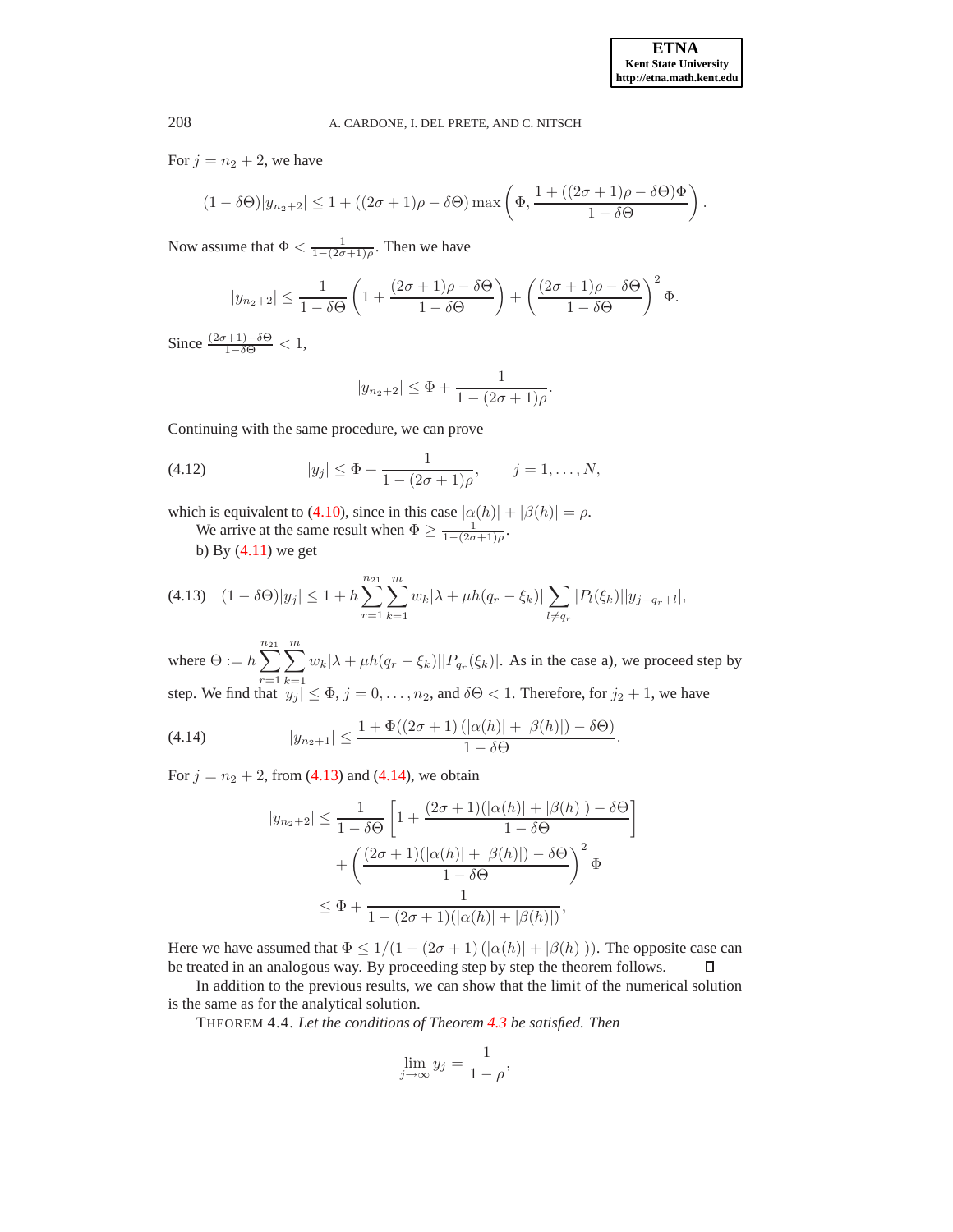# *with*  $\rho$  *given by* [\(4.2\)](#page-5-4)*.*

*Proof.* If  $l' = \liminf_{j \to \infty} y_j$  and  $l'' = \limsup_{j \to \infty} y_j$ , then there exist two subsequences  ${y_{j_u}}_{j_u}, {y_{j_v}}_{j_v}$  such that  $l' = \lim_{u \to \infty} y_{j_u} \le \lim_{v \to \infty} y_{j_v} = l''$ , with

<span id="page-8-0"></span>(4.15) 
$$
y_{j_u} = 1 + h \sum_{r=1}^{n_{21}} \sum_{k=1}^m w_k (\lambda + \mu h(q_r - \xi_k)) \sum_{l=s_-}^{s_+} P_l(\xi_k) y_{j_u - q_r + l},
$$

(4.16) 
$$
y_{j_v} = 1 + h \sum_{r=1}^{n_{21}} \sum_{k=1}^{m} w_k (\lambda + \mu h(q_r - \xi_k)) \sum_{l=s_-}^{s_+} P_l(\xi_k) y_{j_v - q_r + l}.
$$

a) If we assume that  $\lambda + \mu \tau_1 > 0$  and  $\lambda + \mu \tau_2 > 0$ , then we can split the sum over l in [\(4.15\)](#page-8-0) into two parts according to the sign of the Lagrange fundamental polynomials,

<span id="page-8-1"></span>
$$
y_{j_u} = 1 + h \sum_{r=1}^{n_{21}} \sum_{k=1}^m w_k (\lambda + \mu h(q_r - \xi_k)) \sum_{l \in L_1} P_l(\xi_k) y_{j_u - q_r + l}
$$
  

$$
+ h \sum_{r=1}^{n_{21}} \sum_{k=1}^m w_k (\lambda + \mu h(q_r - \xi_k)) \sum_{l \in L_2} P_l(\xi_k) y_{j_u - q_r + l}.
$$

By computing the limit inferior of both sides of [\(4.17\)](#page-8-1) and by recalling that  $l' = \lim_{u \to \infty} y_{j_u} = \liminf_{u \to \infty} y_{j_u}$ , we get

$$
l' \ge 1 + \bar{\alpha}(h)l'' + \bar{\beta}(h)l',
$$

where

<span id="page-8-2"></span>
$$
\bar{\alpha}(h) = h \sum_{r=1}^{n_{21}} \sum_{k=1}^{m} w_k (\lambda + \mu h(q_r - \xi_k)) \sum_{l \in L_1} P_l(\xi_k),
$$

$$
\bar{\beta}(h) = h \sum_{r=1}^{n_{21}} \sum_{k=1}^{m} w_k (\lambda + \mu h(q_r - \xi_k)) \sum_{l \in L_2} P_l(\xi_k).
$$

In the same way, by considering  $(4.16)$  and by computing the limit superior, we find that

<span id="page-8-3"></span>
$$
(4.19) \t\t\t l'' \le 1 + \bar{\alpha}(h)l' + \bar{\beta}(h)l'',
$$

By substracting  $(4.18)$  to  $(4.19)$ , we find that

$$
l''-l' \leq (\bar{\beta}(h)-\bar{\alpha}(h))(l''-l').
$$

Since  $\bar{\beta}(h) - \bar{\alpha}(h) \leq (2\sigma + 1)|\rho| < 1$ , we have  $l'' = l'$  and, thus,  $y_j$  admits a limiting value  $l'' = l' = y^*$ , where

$$
y^* = \frac{1}{1 - \rho}.
$$

As a matter of fact, when  $j \rightarrow +\infty$  in the [\(4.4\)](#page-5-3), we have

$$
y^* = 1 + \rho y^*,
$$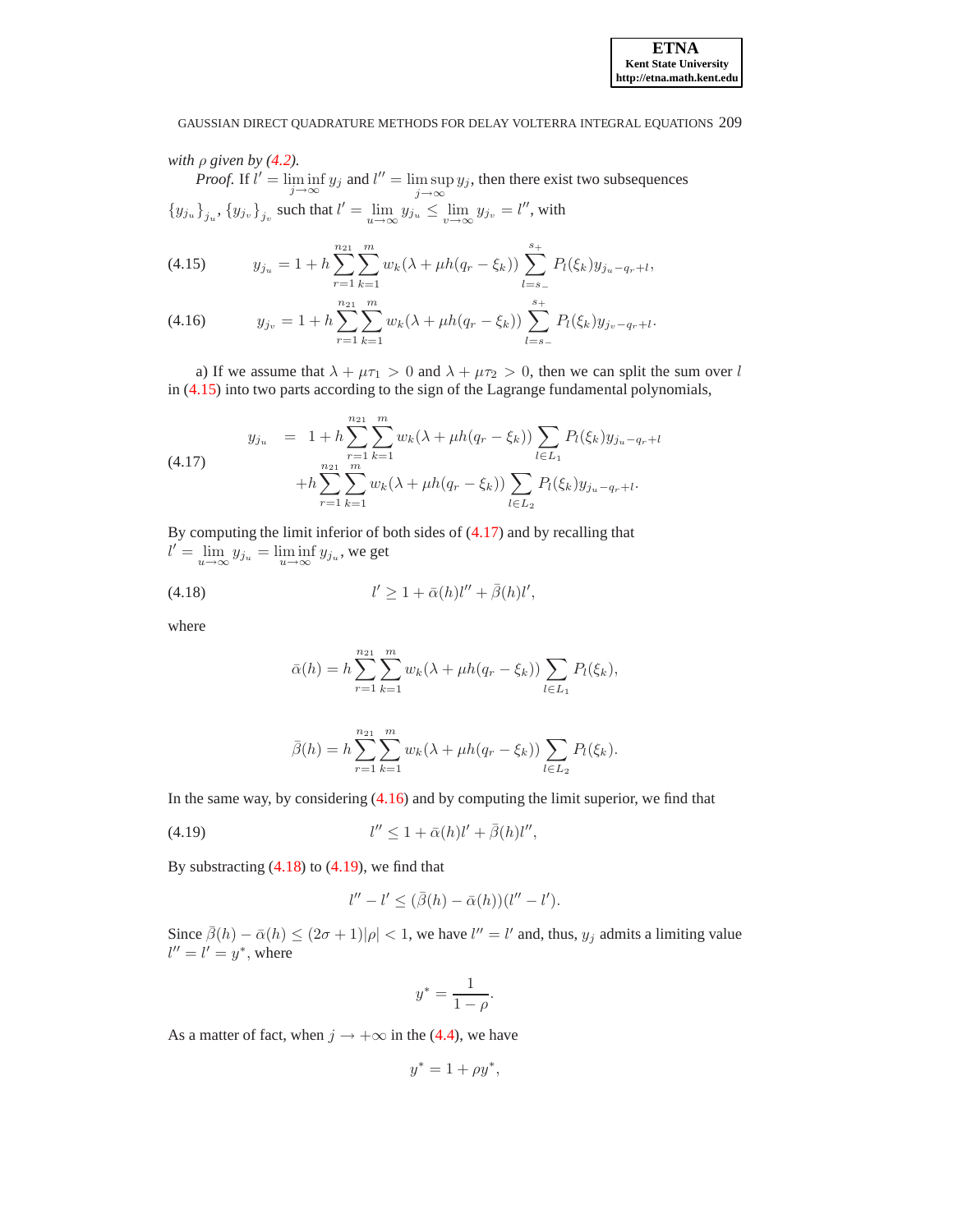by recalling that  $\sum_{n=1}^{s+1}$  $l=-s_-\,$  $P_l(\xi_k) = 1$  and observing that  $h \sum_{n=1}^{n_{21}}$  $r=1$  $\sum_{ }^m$  $k=1$  $w_k(\lambda + \mu h(q_r - \xi_k)) = \rho.$ In a similar way, we are able to prove the theorem when  $\lambda + \mu \tau_1 < 0$  and  $\lambda + \mu \tau_2 < 0$ .

b) The equation [\(4.4\)](#page-5-3) can be written as

$$
y_j = 1 + h \sum_{r,k \in R_1} w_k(\lambda + \mu h(q_r - \xi_k)) \sum_{l \in L_1} P_l(\xi_k) y_{j-q_r+l}
$$
  
+
$$
h \sum_{r,k \in R_1} w_k(\lambda + \mu h(q_r - \xi_k)) \sum_{l \in L_2} P_l(\xi_k) y_{j-q_r+l}
$$
  
+
$$
h \sum_{r,k \in R_2} w_k(\lambda + \mu h(q_r - \xi_k)) \sum_{l \in L_1} P_l(\xi_k) y_{j-q_r+l}
$$
  
+
$$
h \sum_{r,k \in R_2} w_k(\lambda + \mu h(q_r - \xi_k)) \sum_{l \in L_2} P_l(\xi_k) y_{j-q_r+l}.
$$

Therefore, by computing the limit inferior, we find that

$$
l' \ge 1 + \bar{\bar{\alpha}}(h)l'' + \bar{\bar{\beta}}(h)l',
$$

where

(4.20)  
\n
$$
\bar{\alpha}(h) = h \sum_{r,k \in R_1} w_k(\lambda + \mu h(q_r - \xi_k)) \sum_{l \in L_2} P_l(\xi_k)
$$
\n
$$
+ h \sum_{r,k \in R_2} w_k(\lambda + \mu h(q_r - \xi_k)) \sum_{l \in L_1} P_l(\xi_k),
$$
\n
$$
\bar{\beta}(h) = h \sum_{r,k \in R_1} w_k(\lambda + \mu h(q_r - \xi_k)) \sum_{l \in L_1} P_l(\xi_k)
$$
\n
$$
+ h \sum_{r,k \in R_2} w_k(\lambda + \mu h(q_r - \xi_k)) \sum_{l \in L_2} P_l(\xi_k),
$$

By following the same procedure for  $y_{j_v}$ , we obtain

$$
l'' \le 1 + \bar{\bar{\alpha}}(h)l'' + \bar{\bar{\beta}}(h)l',
$$

and

$$
l'' - l' \leq (\bar{\bar{\beta}}(h) - \bar{\bar{\alpha}}(h))(l'' - l') = (|\bar{\bar{\beta}}(h)| + |\bar{\bar{\alpha}}(h)|)(l'' - l').
$$

If  $|\bar{\beta}(h)| + |\bar{\alpha}(h)| \leq (2\sigma + 1)(|\beta(h)| + |\alpha(h)|) < 1$ , then  $l'' = l' = l$  and

$$
\lim_{j \to \infty} y_j = l = y^*.
$$

By means of Theorems [4.3](#page-6-2) and [4.4,](#page-7-2) we have shown the following theorem. THEOREM 4.5. *Assume that one of the following set of conditions holds:*

- a)  $(\lambda + \mu \tau_1)(\lambda + \mu \tau_2) \ge 0$ ,  $(2\sigma + 1)|\rho| < 1$ ,
- b)  $(\lambda + \mu \tau_1)(\lambda + \mu \tau_2) \leq 0$ ,  $(2\sigma + 1)(|\alpha(h)| + |\beta(h)|) < 1$ .

<span id="page-9-0"></span>*Then the method [\(2.7\)](#page-2-0) is stable with respect to the test equation [\(4.1\)](#page-5-1).* Here we have used Definition [4.1](#page-5-5) of numerical stability.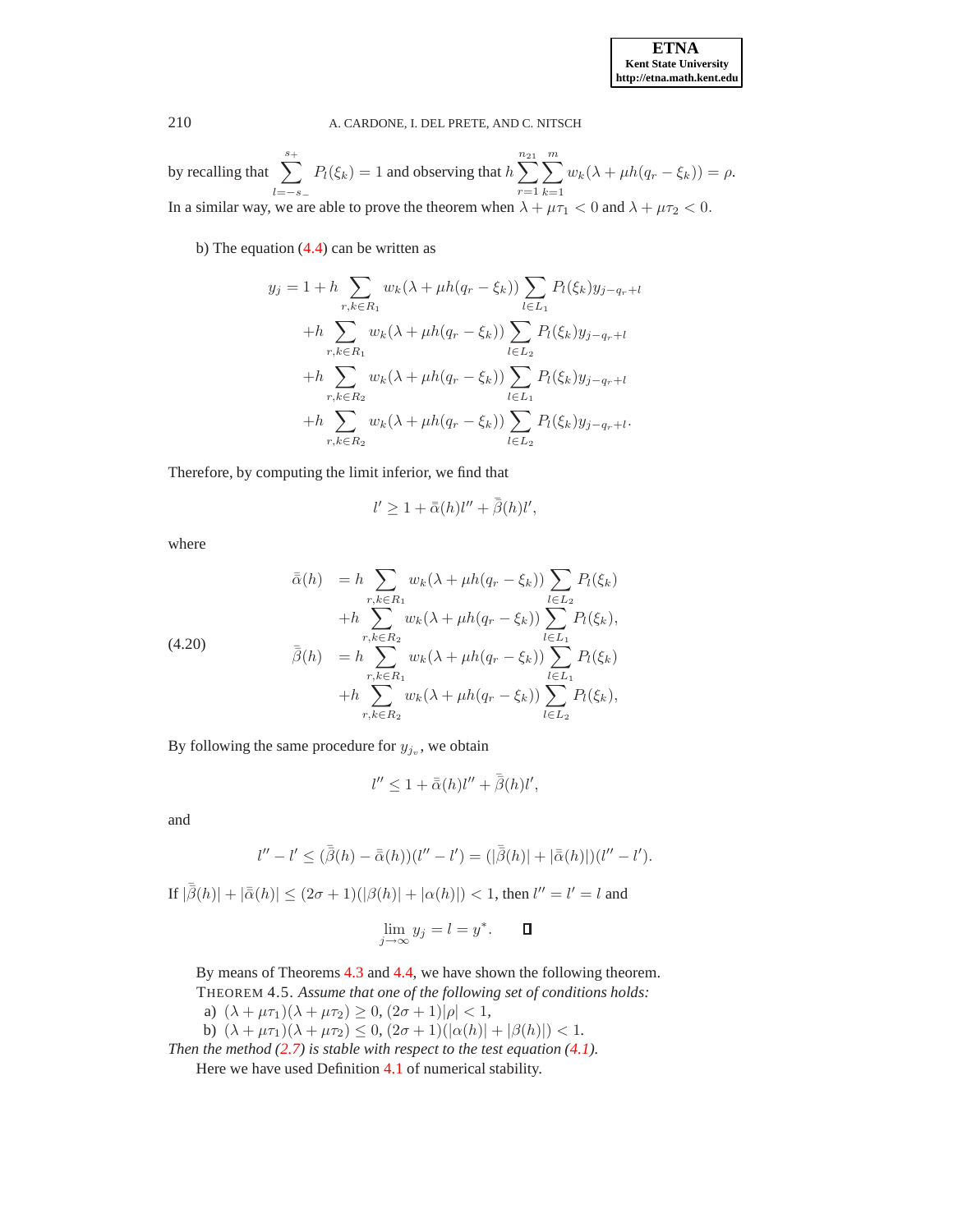<span id="page-10-0"></span>In order to establish a connection between the behavior of the numerical solution produced by our method and the behavior of the analytical solution, provided that the stepsize  $h$ is sufficiently small, we need this final result.

THEOREM 4.6. Let  $\alpha(h)$  and  $\beta(h)$  be defined by [\(4.7.](#page-6-3) Then

$$
\lim_{h \to 0} \alpha(h) = \alpha \text{ and } \lim_{h \to 0} \beta(h) = \beta,
$$

*where*  $\alpha$  *and*  $\beta$  *are defined by* [\(4.3\)](#page-5-6)*.* 

*Proof.* Let us suppose that  $\mu > 0$ . Then  $\lambda + \mu x < 0$  for  $x < -\lambda/\mu$ . The opposite case can be treated in the same way. Let  $q_{\bar{r}+1}h$  be the rightmost point, such that  $\lambda + \mu q_r \leq 0$ . Hence  $R_1 = \{(r, k) : r > \bar{r}, k = 1, ..., m\} \cup \{(\bar{r}, k) : k = \bar{k}, ..., m\}$  and  $R_2 = \{(\bar{r}, k) : k = 1, ..., \bar{k} - 1\} \cup \{(r, k) : r = 1, ..., \bar{r} - 1 \text{ e } \hat{k} = 1, ..., m\}$  for a suitable  $\bar{k}$ . It follows that

$$
\alpha(h) = h \sum_{r=\bar{r}+1}^{n_{21}} \sum_{k=1}^{m} w_k (\lambda + \mu h(q_r - \xi_k)) + h \sum_{k=\bar{k}}^{m} w_k (\lambda + \mu h(q_{\bar{r}} - \xi_k))
$$
  
= 
$$
\int_{\tau_1}^{q_{\bar{r}+1}h} (\lambda + \mu x) dx + h \sum_{k=\bar{k}}^{m} w_k (\lambda + \mu h(q_{\bar{r}} - \xi_k))
$$
  
= 
$$
\frac{1}{2\mu} [(\lambda + \mu q_{\bar{r}+1} h)^2 - (\lambda + \mu \tau_1)^2] + h \sum_{k=\bar{k}}^{m} w_k (\lambda + \mu h(q_{\bar{r}} - \xi_k))
$$
  
= 
$$
\alpha + p(h),
$$

with

$$
p(h) = \frac{1}{2\mu} (\lambda + \mu q_{\bar{r}+1} h)^2 + h \sum_{k=\bar{k}}^{m} w_k (\lambda + \mu h (q_{\bar{r}} - \xi_k)),
$$

and

$$
\beta(h) = h \sum_{k=1}^{\bar{k}-1} w_k (\lambda + \mu h(q_{\bar{r}} - \xi_k)) + h \sum_{r=1}^{\bar{r}-1} \sum_{k=1}^m w_k (\lambda + \mu h(q_r - \xi_k))
$$
  
\n
$$
= h \sum_{k=1}^{\bar{k}-1} w_k (\lambda + \mu h(q_{\bar{r}} - \xi_k)) + \int_{q_{\bar{r}}h}^{r_2} (\lambda + \mu x) dx
$$
  
\n
$$
= h \sum_{k=1}^{\bar{k}-1} w_k (\lambda + \mu h(q_{\bar{r}} - \xi_k)) + \frac{1}{2\mu} [(\lambda + \mu r_2)^2 - (\lambda + \mu q_{\bar{r}} h)^2]
$$
  
\n
$$
= \beta - q(h),
$$

with

$$
q(h) = \frac{1}{2\mu} (\lambda + \mu q_{\bar{r}} h)^2 - h \sum_{k=1}^{\bar{k}-1} w_k (\lambda + \mu h (q_{\bar{r}} - \xi_k)).
$$

According to the definition of  $\bar{r}$ , it follows that  $q_{\bar{r}+1}h \to -\lambda/\mu$  and  $(\bar{k} - 1) \to m$  as  $h \to 0$ . As a consequence

$$
\lim_{h \to 0} p(h) = \frac{1}{2\mu} (\lambda + \mu \, (-\lambda / \mu))^2 = 0
$$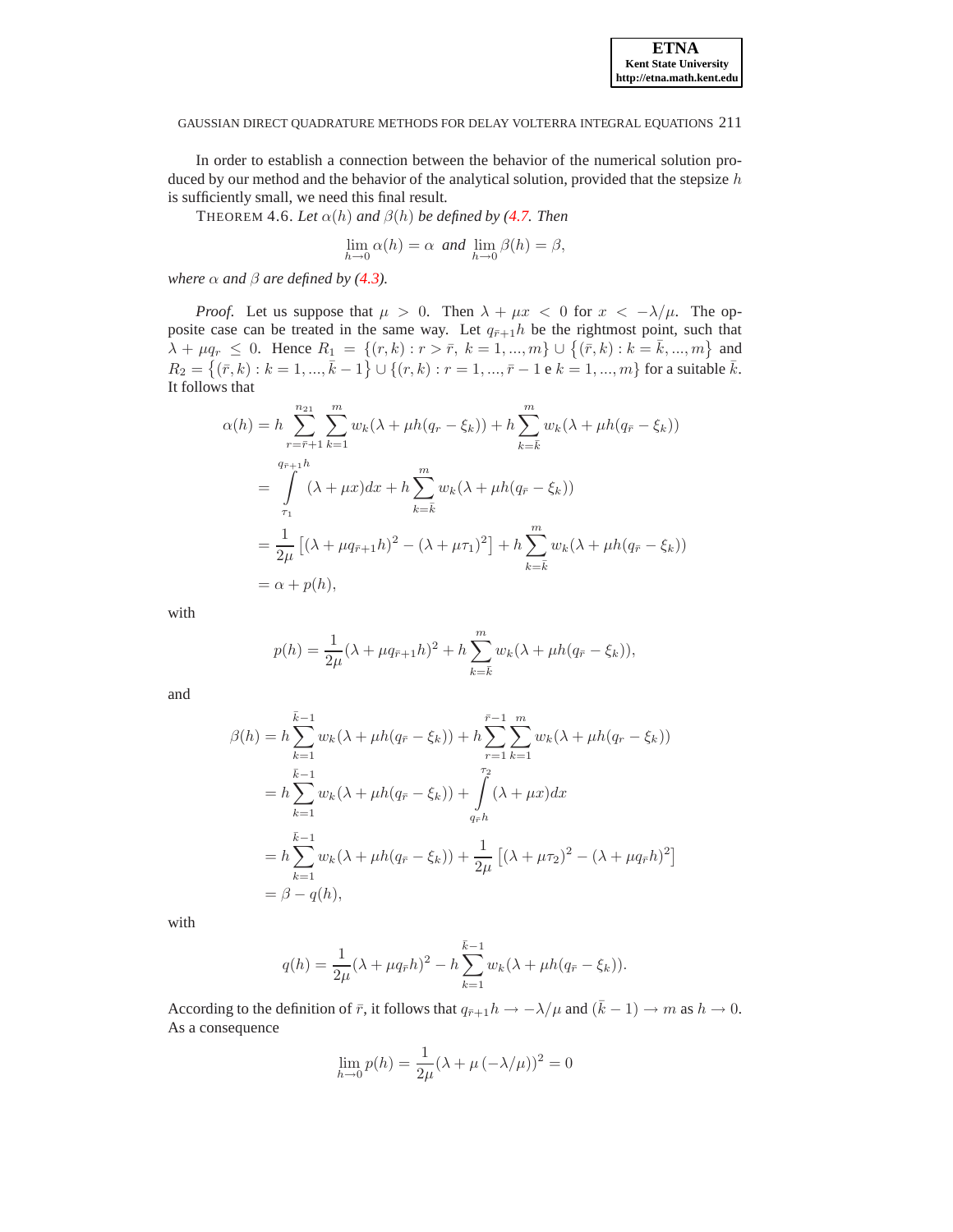$$
\lim_{h \to 0} q(h) = \lim_{h \to 0} \frac{1}{2\mu} (\lambda + \mu q_{\bar{r}} h)^2 - h \sum_{k=1}^m w_k (\lambda + \mu h (q_{\bar{r}} - \xi_k))
$$
  
= 
$$
\lim_{h \to 0} \frac{1}{2\mu} (\lambda + \mu q_{\bar{r}} h)^2 - \int_{q_{\bar{r}+1} h}^{q_{\bar{r}h}} (\lambda + \mu x) dx = \lim_{h \to 0} \frac{1}{2\mu} (\lambda + \mu q_{\bar{r}+1} h)^2 = 0.
$$

<span id="page-11-3"></span>REMARK 4.7. Theorem [4.6](#page-10-0) shows that, when the stepsize  $h$  is sufficiently small, both sufficient conditions of Theorem [4.5](#page-9-0) differ from the hypotheses of Theorem [4.2](#page-5-7) by the presence of the factor  $(2\sigma + 1)$ , if  $\sigma \neq 0$ . However, it is always possible to determine the parameters of the method in such a way that the numerical solution mimics the behavior of the analytical solution.

In the following section, we will illustrate how to choose the best parameters of the method.

<span id="page-11-0"></span>**5. Numerical experiments.** Theorems [3.1](#page-3-2) and [4.5](#page-9-0) establish that the parameter s influences both convergence and the stability of the method [\(2.7\)](#page-2-0). For a concrete application of the method, one has to consider the following points:

- s should be chosen as  $s = 2m 1$  in order to preserve the order of the Gaussian quadrature formula without loss of efficiency;
- For any stable equation of type [\(1.1\)](#page-0-0) there exists a stable method of order  $p \geq 2$ ;
- The parameter  $\sigma$ , which determines the stability of the method, is equal to zero for  $s = 1$  and  $s_ - = 0$ , and increases with s, thus limiting the order of the method. According to Theorem [4.5,](#page-9-0) as  $\rho$  or  $\beta - \alpha$  approach one (that is the analytical solution is almost unstable), the maximum order of convergence we may expect is lower. In Table [5.1](#page-11-1) we list some practical choices of s and of  $s_$  with respect to the value of  $\rho$  (the same holds for  $\beta - \alpha$ , if h is sufficiently small) and the corresponding order  $p$ , which guarantee stability of the method. These values are not the maximal ones, since they come from the sufficient but not necessary conditions for stability of Theorem [4.5.](#page-9-0)

Now we illustrate the performance of our methods for equations of the type

<span id="page-11-2"></span>(5.1) 
$$
y(t) = f(t) + \int_{t-\tau_2}^{t-\tau_1} (\lambda + \mu(t-\tau))g(y(\tau))d\tau, \quad t \in [\tau_2, T],
$$

with  $\tau_1 = 0.5$ ,  $\tau_2 = 1.0$ ,  $T = 5.0$ ,  $\lambda = 1.0$ ,  $\mu = 1.2$ .

We have chosen the following methods of type  $(2.7)$ :

<span id="page-11-1"></span>1. order 2 method, with  $s_-=0$ ,  $s_+=1$ ,  $m=1$  [\(3.4\)](#page-4-2)–[\(3.5\)](#page-4-2),

TABLE 5.1 *Practical choices of the parameters of the method.*

|                | S |               |
|----------------|---|---------------|
|                |   |               |
| [0.110, 0.235] | Q | 10            |
| [0.235, 0.417] |   | 8             |
| [0.417, 0.615] | 5 | 6             |
| [0.615, 0.857] | 3 | 4             |
| [0.857, 1]     |   | $\mathcal{D}$ |

and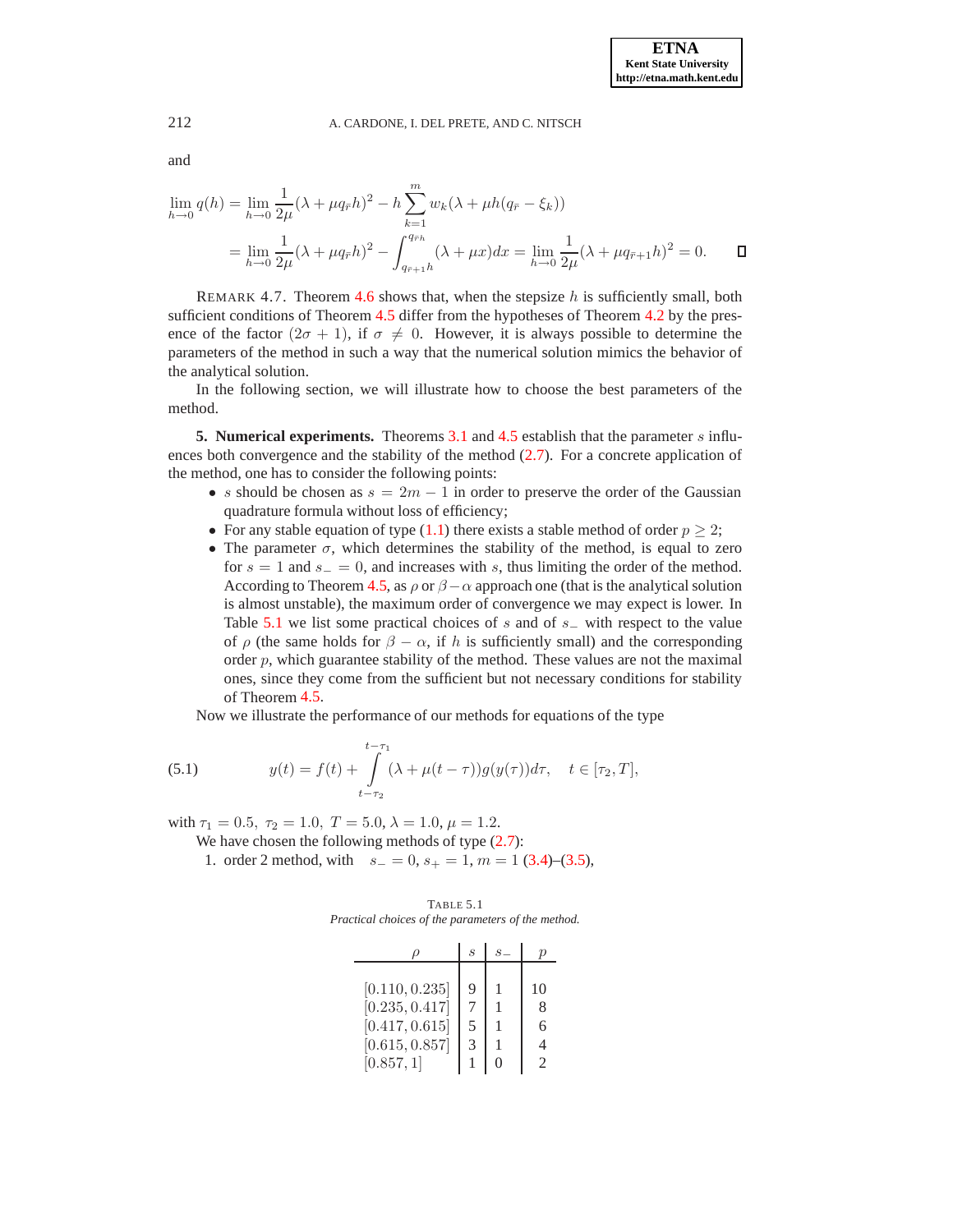<span id="page-12-2"></span>

|          | Gauss |       | Newton-Cotes |       |
|----------|-------|-------|--------------|-------|
| h        | $p=2$ | $p=4$ | $p=2$        | $p=4$ |
|          |       |       |              |       |
| 0.1      | 3.04  | 5.62  | 2.87         | 5.29  |
| 0.05     | 3.64  | 6.80  | 3.46         | 6.49  |
| 0.025    | 4.24  | 8.00  | 4.06         | 7.69  |
| 0.0125   | 4.84  | 9.19  | 4.65         | 9.03  |
| 0.00625  | 5.45  | 10.40 | 5.25         | 10.29 |
| 0.003125 | 6.05  | 11.60 | 5.86         | 11.47 |

TABLE 5.2 *Correct digits for problem [\(5.1\)](#page-11-2)–[\(5.2\)](#page-12-0).*

TABLE 5.3 *Correct digits for problem [\(5.1\)](#page-11-2)–[\(5.3\)](#page-12-1).*

<span id="page-12-3"></span>

| h.       | $p=2$ | $p=4$ |
|----------|-------|-------|
|          |       |       |
| 0.1      | 1.82  | 4.12  |
| 0.05     | 2.16  | 5.32  |
| 0.025    | 2.70  | 6.52  |
| 0.0125   | 3.29  | 7.72  |
| 0.00625  | 3.89  | 8.93  |
| 0.003125 | 4.49  | 10.13 |

2. order 4 method, with  $s_ = 0, s_ + = 3, m = 2,$ 

3. order 6 method, with  $s_ = 1, s_ + = 4, m = 3$ ,

4. order 8 methods, with  $s_ = 0$ ,  $s_ + = 7$ , or  $s_ = 1$ ,  $s_ + = 6$ , and  $m = 4$ .

All four methods are explicit. Analogous tests carried out with implicit methods have produced similar results.

We have tested the convergence properties of our methods on the folloowing two problems [\[7\]](#page-15-0):

• problem  $(5.1)$  with

<span id="page-12-0"></span>(5.2) 
$$
g(y) = 1, \quad f(t) \text{ s.t. } y(t) = e^{-t}, \phi(t) = e^{-t};
$$

• problem  $(5.1)$  with

<span id="page-12-1"></span>(5.3)  $g(y) = (1 + y)^2$ ,  $f(t)$  s.t.  $y(t) = \sin t$ ,  $\phi(t) = \sin t$ ;

In Tables [5.2–](#page-12-2)[5.3](#page-12-3) the number of correct digits values  $(cd)$  of the solution of  $(5.1)$  obtained by the methods 1 and 2, are listed for different values of  $h$ . These tables clearly show that our methods produce the desired order according to Theorem [3.1.](#page-3-2) Moreover, in Table [5.2,](#page-12-2) we have compared our results with those obtained by the only other numerical approach we know, that is, DQ methods based on Newton-Cotes formulas (in particular the trapezoidal and Simpson 3/8 formulas) [\[7\]](#page-15-0): the errors of the two families of methods are very similar, in spite of the error of approximation due to the interpolation technique used for the Gaussian formulas.

In order to test the sharpness of the estimates of the stability parameters of our methods, we have carried out a large number of numerical experiments. Here the most significant ones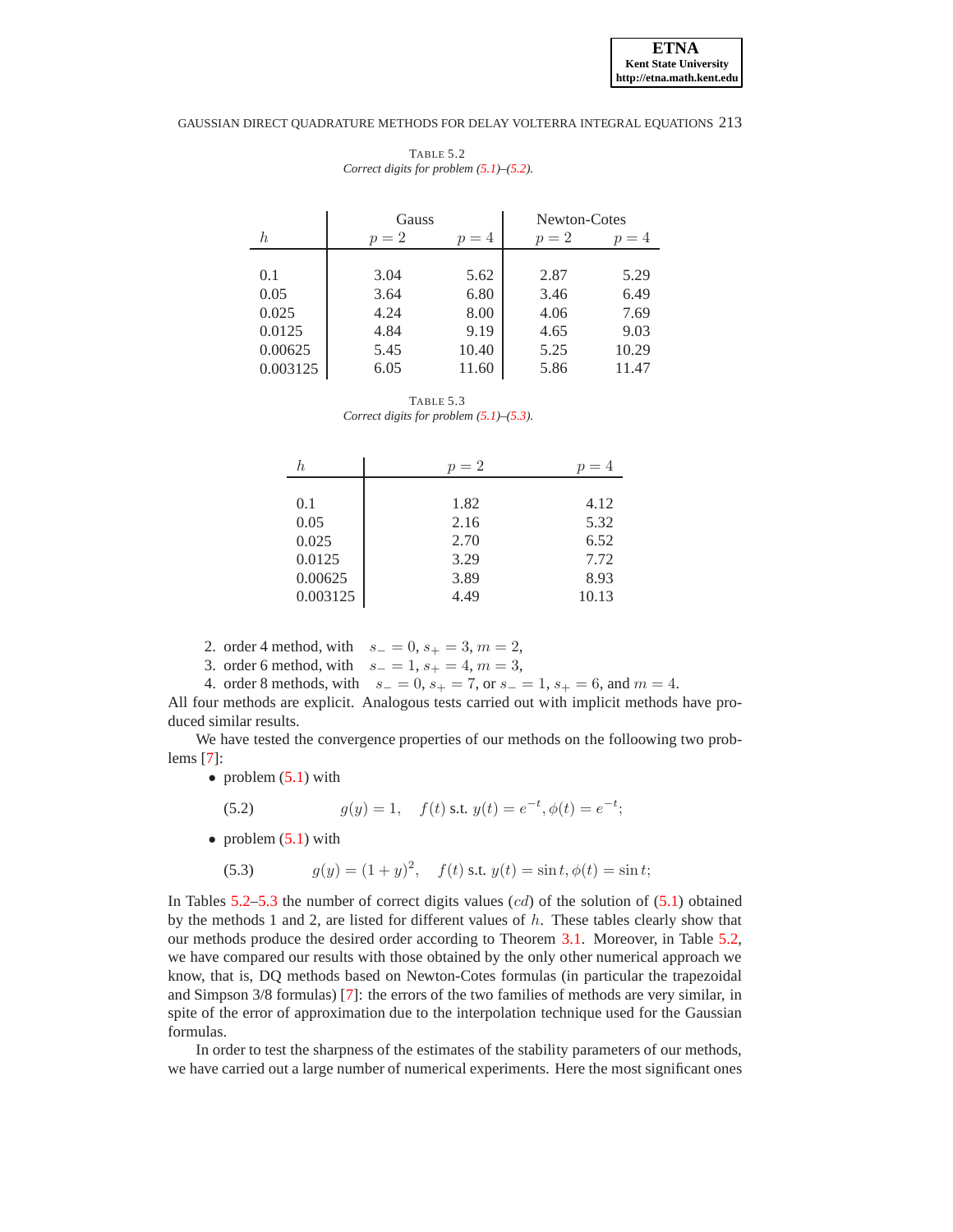

<span id="page-13-1"></span>FIG. 5.1. *On the left:*  $\lambda = -1$ ,  $\mu = -1.2$ ,  $|\rho| = 0.95$ ,  $(2\sigma + 1)|\rho| = 0.95$ ,  $p = 2$ ,  $s_ - = 0$ ,  $h = 0.1$ *. On the right:*  $\lambda = -1$ *,*  $\mu = -1.2$ *,*  $|\rho| = 0.95$ *,*  $(2\sigma + 1)|\rho| = 1.54$ *,*  $p = 6$ *,*  $s_ - = 1$ *,*  $h = 0.1$ *.* 



<span id="page-13-2"></span>FIG. 5.2. *On the left:*  $\lambda = -1$ ,  $\mu = 1$ ,  $|\rho| = 0.25$ ,  $(2\sigma + 1)|\rho| = 0.6$ ,  $p = 8$ ,  $s_ - = 1$ ,  $h = 0.1$ *. On the right:*  $\lambda = -1$ ,  $\mu = -1.2$ ,  $|\rho| = 0.95$ ,  $(2\sigma + 1)|\rho| = 2.84$ ,  $p = 6$ ,  $s_ = 0$ ,  $h = 0.1$ .

are reported. We consider the performances of the method  $(2.7)$  when applied to the test problem

<span id="page-13-0"></span>(5.4) 
$$
y(t) = f(t) + \int_{t-\tau_2}^{t-\tau_1} (\lambda + \mu(t-\tau))y(\tau)d\tau, \quad t \in [\tau_2, T],
$$

with  $\tau_1 = 0.5$ ,  $\tau_2 = 1.0$  and f such that  $y(t) = t \sin t$ . In our examples  $\lambda$  and  $\mu$  satisfy the hypotheses of Theorem [4.2](#page-5-7) for the stability of the analytical solution. Problems of type [\(5.4\)](#page-13-0) may be assimilated to the test equation [\(4.1\)](#page-5-1) with the simplified assumption  $f(t) \approx f(0)$ , as it is usually done in the formulation of test equations; see [\[6\]](#page-15-3) and references therein.

The numerical solution  $(*-)$  and the analytical one  $(-)$  are compared in Figures [5.1](#page-13-1)[–5.3,](#page-14-1) for different values of the parameters  $\lambda$  and  $\mu$  and for different choices of the parameters of the method. Figures [5.1](#page-13-1)[–5.2](#page-13-2) show tests related to the case  $(\lambda + \mu \tau_1)(\lambda + \mu \tau_2) > 0$ . When the hypothesis  $a$ ) of Theorem [4.5](#page-9-0) is satisfied, the numerical solution behaves like the analytical one (left plots of Figures [5.1](#page-13-1) and [5.2\)](#page-13-2), while in the other case instability could arise, both for  $s_$  = 0 and for  $s_$  = 1 (right plots of Figures [5.1](#page-13-1)[-5.2\)](#page-13-2). Similar results are found when  $(\lambda + \mu \tau_1)(\lambda + \mu \tau_2) < 0$ . This is illustrated in Figure [5.3.](#page-14-1) We emphasize that we dispose of high order and stable methods, as shown by test of Figure [5.2,](#page-13-2) where an order 8 method is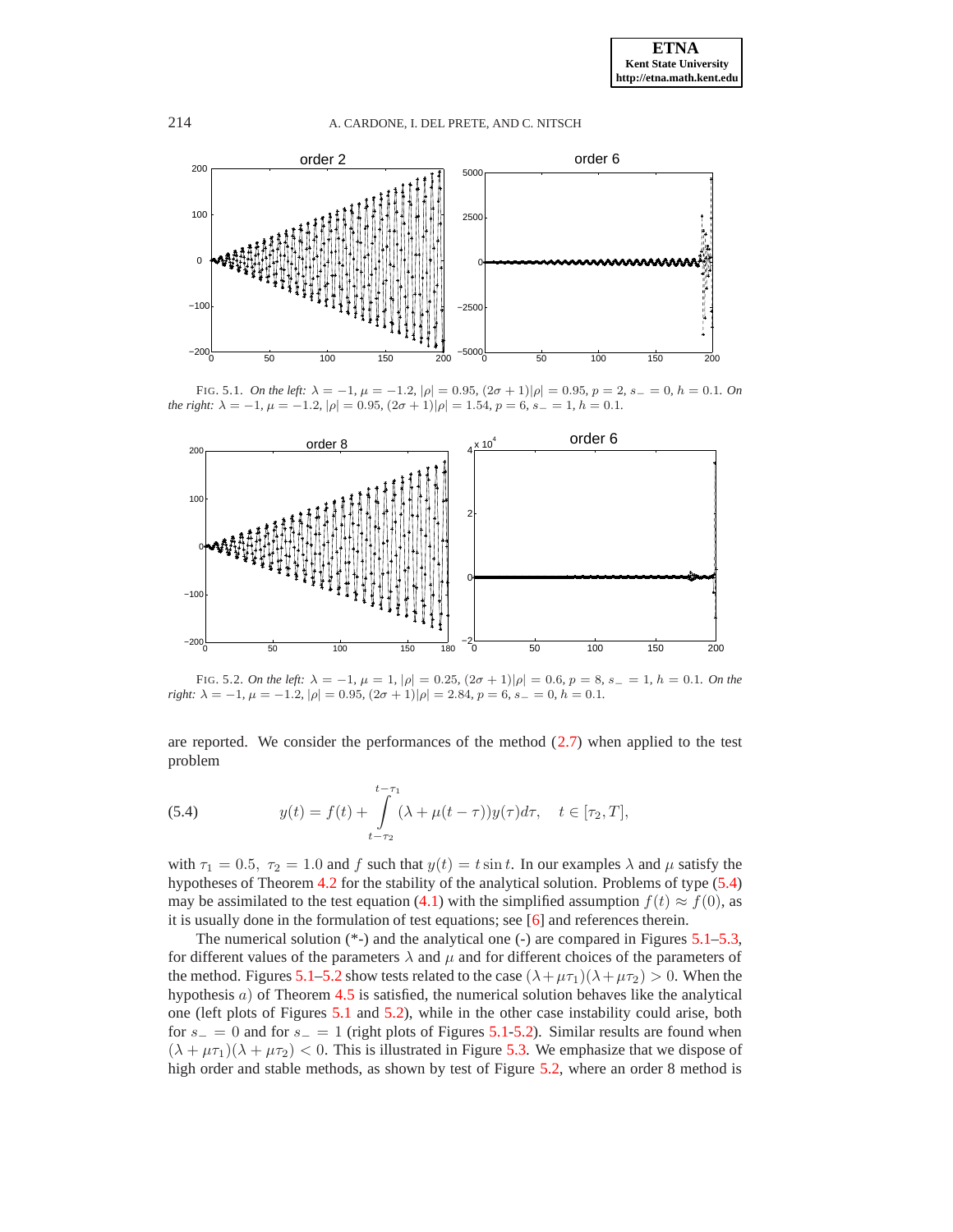

<span id="page-14-1"></span>FIG. 5.3.  $\lambda = 8$ ,  $\mu = -10$ ,  $\beta - \alpha = 0.65$ ,  $(2\sigma + 1)(\beta(h) - \alpha(h)) = 0.95$ ,  $p = 4$ ,  $s = 0$ ,  $h = 0.1$ *. On the right:*  $\lambda = 8$ ,  $\mu = -10$ ,  $\beta - \alpha = 0.65$ ,  $(2\sigma + 1)(\beta(h) - \alpha(h)) = 1.06$ ,  $p = 6$ ,  $s_0 = 1$ ,  $h = 0.1$ .

used.

Our tests confirm what we have noticed in Remark [4.7](#page-11-3) about the influence of the factor  $2\sigma + 1$  on the numerical stability: for example, in the right plot of Figure [5.1,](#page-13-1)  $|\rho| < 1$  but  $\sigma = 0.083$ , so that  $(2\sigma + 1)|\rho| > 1$  and instability occurs. We observe that the estimate on the stability parameter  $(2\sigma + 1)|\rho|$  or  $(2\sigma + 1)(\beta(h) - \alpha(h))$  is quite sharp, as shown for example by Figure [5.3,](#page-14-1) where  $(2\sigma + 1)(\beta(h) - \alpha(h))$  varies between the values 0.95 and 1.06.

In the example illustrated by the right plot of Figure [5.2,](#page-13-2)  $\rho$  is very close to 1 and so, in principle, we expect an order of accuracy not exceeding 2 for a stable method; see Table [5.1.](#page-11-1) Therefore, in order to increase the order, we have applied a cubic spline interpolation technique (which is supposed to have order 4). This method proved to be stable; on the other hand also our DQ method of order 4 with the Lagrange interpolating polynomial is stable and guarantees the same accuracy.

<span id="page-14-0"></span>**6. Concluding remarks.** In this paper we constructed Direct Quadrature methods based on Gaussian quadrature formulas for equation  $(1.1)$ . In order to solve the problem of the evaluation of the solution at points not belonging to the mesh, an interpolation technique has been used. In Theorem [3.1](#page-3-2) we have shown that the order of convergence of the method depends both on the order of convergence of the Gaussian formula and on the degree of accuracy of the interpolating polynomial.

In order to complete the study of the method proposed, we analyzed the stability with respect to a class of significant test equations introduced in [\[7\]](#page-15-0). We found sufficient conditions for numerical stability. These conditions are such that, if the starting problem satisfies the conditions of Theorem [4.2,](#page-5-7) then it is easy to determine the parameters of the method that secure the stability of the numerical solution. The numerical experiments clearly confirm the theoretical results and show the sharpness of the estimates of the stability parameters. Finally we note that, in order to increase the order of convergence when  $\rho$  is close to one, it may be possible to consider another interpolation technique such as one using cubic splines. This new approach, together with other approximation techniques, requires complete analysis of convergence and numerical stability. We intend to dedicate a future work to this topic.